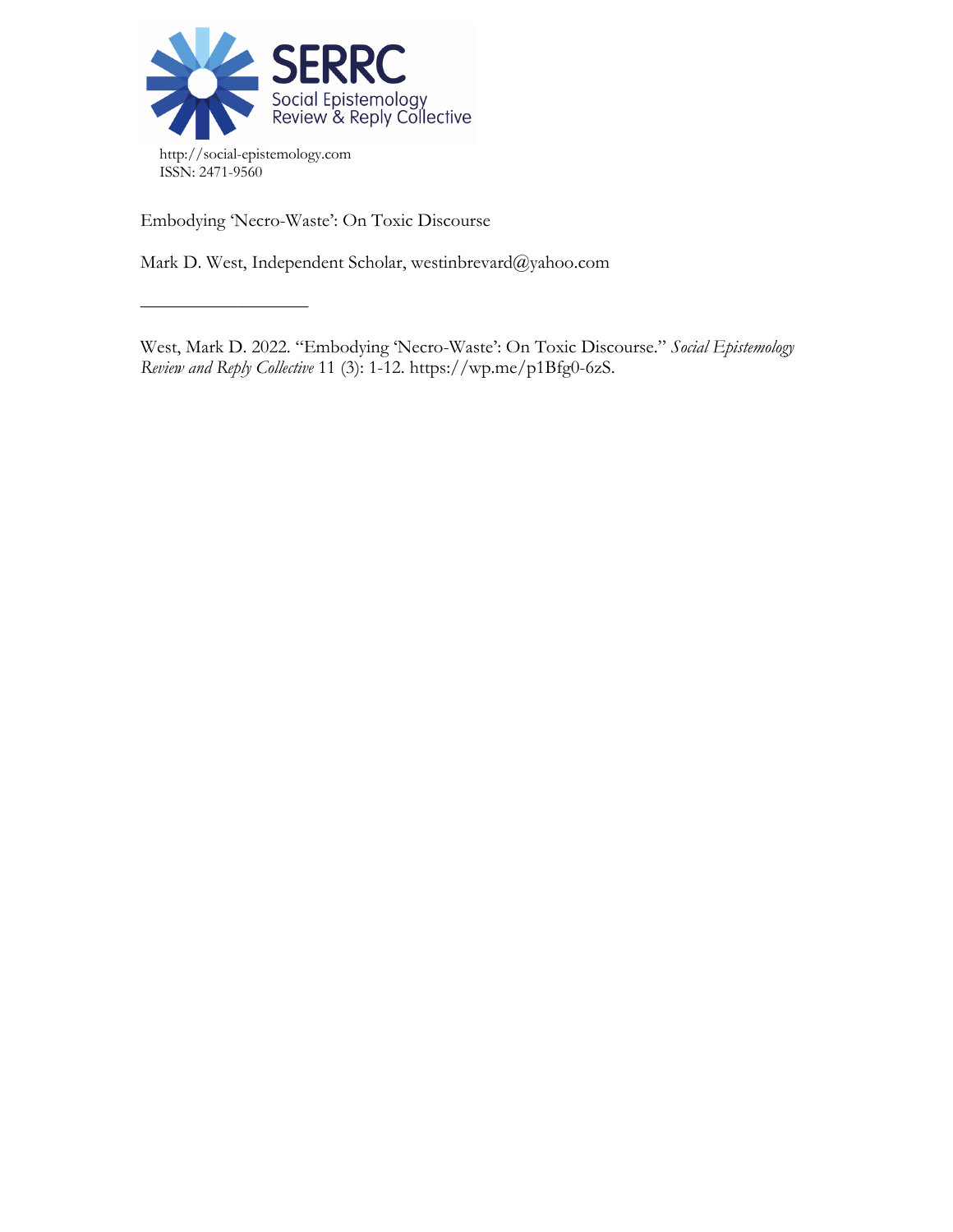

In previous discussions of necro-waste, I think that social epistemology has taken an important step by discussing what seems to be a constellation of concepts ("corpse", "cadaver", "remains", "body", "necro-waste") which serve to describe, more than anything else, a set of attitudes toward the remains of the no-longer animate human, and in a larger sense to death as a whole. One of the most interesting aspects of this, to me, is that the terminological aspects of this matter seem to clearly indicate that in speaking of the dead and the epiphenomenon thereof, we have touched upon one of the most interesting and underexamined aspects of postmodernity, and in particular of transhumanism: the fear of death and the resultant teleological inversion.<sup>1, 2</sup>

# **The 'Difficult Dead'**

Robins and Smith, in a discussion of the travails that befall the mortuary workers who attend to the corpses of notorious criminals, offer the following definition of the 'difficult dead':

The term 'difficult dead' is understood as deceased individuals whose criminal acts defiled an 'ideal victim'; those person(s) intertwined with sacredness; the vulnerable, often young victim of a violent crime. Due to the perpetrators' defiling of the vulnerable in life, the remains are difficult to classify alongside other sets of human remains. They must be kept distinct from these as an 'other', a status that stems from their actions which undermine not only legal codes, but threaten and disrupt moral codes, too. As a consequence, the remains of the difficult dead and their epiphenomenon (gravesites, grave markers, etc.) are labelled and handled as identifiably different to other human beings.<sup>3</sup>

In the case of Lee Harvey Oswald, for example, Harvey's corpse was inhumed on November 25, 1963, three days after the assassination of President John F. Kennedy. Oswald was buried at Shannon Rose Hill Funeral Chapel and Cemetery at Fort Worth, Texas. The funeral itself was grim; none of the clergy present would offer any last rites until the head of the local council of churches offered a perfunctory two-sentence comment. There were only three family members present, so the director of the funeral home (who had told the morticians and grave-diggers that they were attending to the remains of a man named 'Bobo', for fear that they would have left had they known that they were attending to Oswald) called the reporters at hand to transport the coffin to the grave. The gravestone was stolen four years later; once it was returned to the Oswald family, Oswald's mother placed the stone in the crawl-space of the house in which she lived. When she died, the new owner

<sup>1</sup> Matías Quer. 2020. "Fear of Death as the Foundation of Modern Political Philosophy and Its Overcoming by Transhumanism." *Postmodern Openings* 11 (4): 323-333. doi:10.18662/po/11.4/238.

<sup>2</sup> Robert Spaemann. 1991. "Teologia Natural y Accion." *Anuario Filosofico* 24 (2): 273-288.

<sup>3</sup> Daniel Robins and Rosie Smith. 2021."Hidden Labour in Funeral Directing: Providing Care to 'Difficult' Dead Bodies." *Mortality* 26 (1): 2.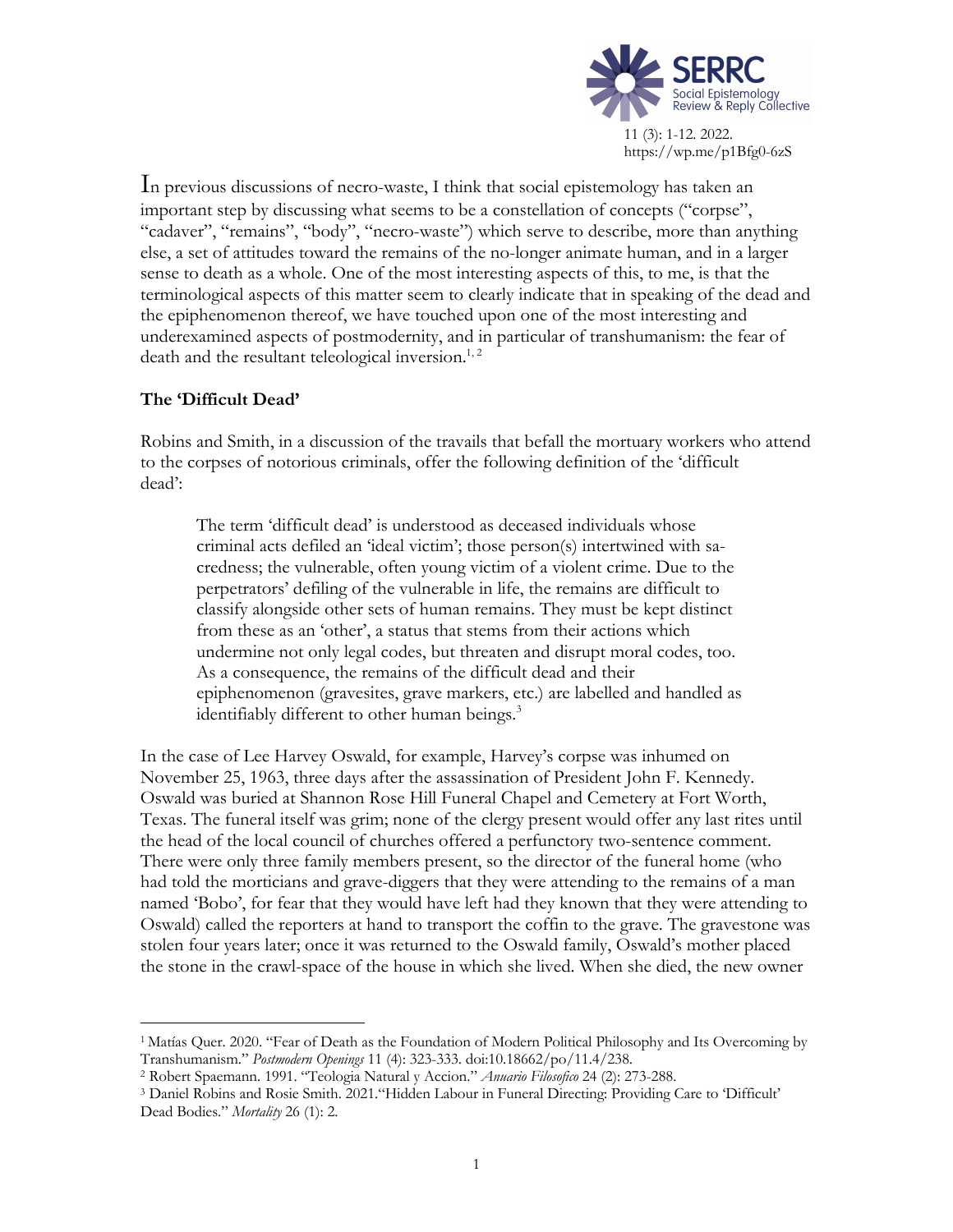retained the grave marker until it passed into the possession of his step-cousin, and when he died, the family sold the stone. As described in an article in *Texas Monthly*:

Ragan's family reportedly sold the stone to a roadside museum in Illinois for the bargain price of less than \$10,000, where it lived alongside mannequins depicting President Kennedy and the First Lady, the seal from the birthday cake presented to Kennedy the year he was serenaded by Marilyn Monroe, and a small collection of Batmobiles.<sup>4</sup>

Oswald's corpse itself was exhumed itself on October 4, 1981 at the behest of Michael Eddowes, a writer of a book entitled *The Oswald File*, in which he contended that Oswald had been replaced by a Soviet operative during his time in the U.S.S.R. The exhumation and examination demonstrated conclusively, through dental x-rays taken during Oswald's time in the U.S. Marine Corps, that the exhumed body was the same one that had been enlisted in the U.S. armed forces, and the body was reburied.<sup>5</sup>

This did not end the saga of this most toxic of necro-waste; the coffin in which Oswald had been buried had become unfit for use, and the funeral home sold the old coffin after providing the family (and, by extension, the corpse) with a new one. The brother sued, and after a number of years was paid damages and received the coffin.<sup>6</sup>

While the discussion of toxic necro-waste herein has primarily included corpses of individuals who have engaged in heinous activities such that social opprobrium has attached to their remains, corpses can also become toxic due to pre-mortem injection with a radiopharmaceutical or brachytherapy seeds or the transmission of less-familiar diseases such as the Nipah zoonotic virus.<sup>7,8</sup> While the risks from novel viral agents is difficult to assess, the risk from radiopharmaceuticals is much less than is commonly assumed; as Gowing and DeAmici suggest, even the largest doses of radioactive agents (an injected 150 mC dose of  $Au^{198}$ ), after 15 days, will emit only 3 mC of radiation,<sup>9</sup> and within a buried cadaver is unlikely to cause harm—suggesting that much of the panic concerning 'radioactive corpses'

<sup>4</sup> Dan Solomon. 2015. "The Long, Strange Journey Of Lee Harvey Oswald's Gravestone Back To Texas." *Texas Monthly* August.

<sup>5</sup> Linda E. Norton, et al. 1984. "The Exhumation and Identification of Lee Harvey Oswald." *Journal of Forensic Science* 29 (1): 19-38.

<sup>6</sup> Jack Douglas and Billy Sexton. 2015. "After a Half Century, Lee Harvey Oswald's Casket Gets a Final Resting Place." January 30. https://dfw.cbslocal.com/2015/01/30/after-a-half-century-lee-harvey-oswalds-casket-getsa-final-resting-place/.

<sup>7</sup> J.A. Gillanders, S.D. Woods, and P.H. Jarritt 2003. "Radiation Protection Implications of a Patient's Death Shortly after High Activity Radiopharmaceutical Treatment." *Nuclear Medicine Communications* 24 (3): 341.

<sup>8</sup> Hossain M.S. Sazzad, et al. 2013. "Nipah Virus Infection Outbreak with Nosocomial and Corpse-to-Human Transmission, Bangladesh." *Emerging Infectious Diseases* 19 (2): 210-217..

<sup>9</sup> Russell F. Gowing and Egilda DeAmicis, 1954. "Suggested Procedure for Performance of Autopsies on Radioactive Cadavers." *New England Journal of Medicine* 251 (10): 380-382.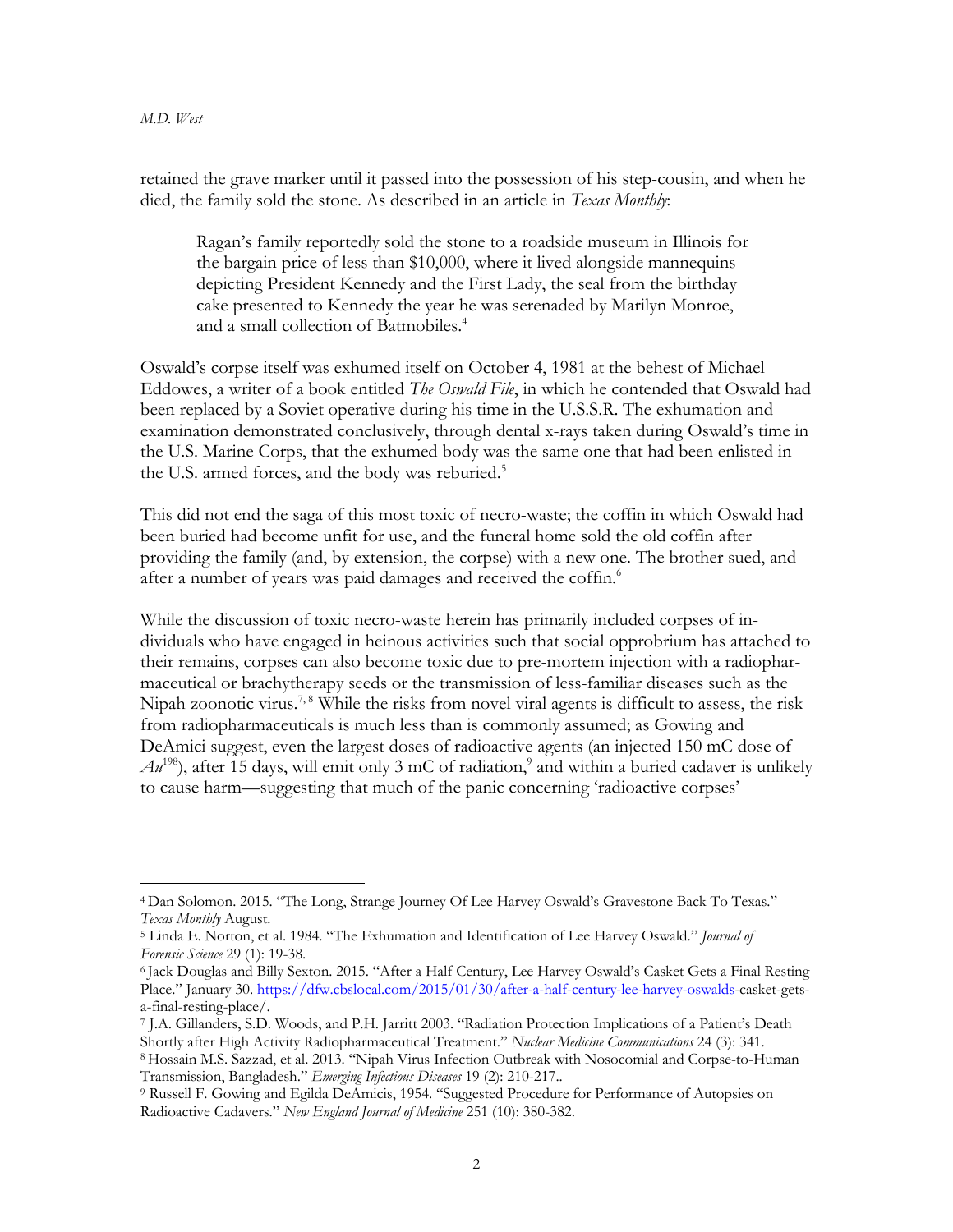

represents some variant of a moral panic, in the same way that the question of nuclear energy often engenders panic in local communities.<sup>10</sup>

### **Neutral Necro-Waste**

A focus on the most outré cases, however, obscures the fact that the vast majority of onceanimate bodies have little or no impact upon either the environment or upon society, and as such can be seen as 'neutral necro-waste.' Neutral necro-waste would be corpses which have no normative moral lesson to teach, contain neither radioactivity nor deadly bacteria, corpses whose epiphenomenal lessons (hortatory grave markers and the like) are gone or are incomprehensible. Such necro-waste has no impact upon the social realm; it simply exists, its agency gone.

I suggest as an example of such 'neutral necro-waste' the dog cemetery of Ashkelon.11 Ashkelon itself was established by the Canaanites, inhabited later by the Philistines, and rebuilt after its destruction by Nebuchadnezzar by the Persians, then coming under Tyrian control. During this era of Phoenician occupation, at least 1200 dogs were buried in a systematic manner near the sea and a large warehouse.<sup>12</sup> The western end of the dog cemetery had eroded into the sea, so the total number of animals which were buried could not be determined. The individual dogs were found to have died of natural causes (or of some mode of death, such as poisoning, that at this far remove left no marks) and the dating of the burials and the lack of mummification or cremation indicated to Stages that the Phoenicians were the most likely population to have enacted the burials.<sup>13</sup>

Wapnish and Hesse argued that,<sup>14</sup> while the dogs were buried with some care, the graves themselves were haphazardly chosen, and, like  $Dison<sub>15</sub>$  argues that the burials were an aspect of human interaction with feral dogs. Stager,<sup>16</sup> by contrast, concurs with Schmitt and Nettin concluding that a therapeutic cult,<sup>17, 18</sup> perhaps dedicated to Astarte or to the healing goddess Gula, in which the dogs had been trained to lick the wounds of the afflicted, was

<sup>10</sup> Kehan Shen, et al. 2013 "The Study of Panic to Nuclear Energy on Psychological and Sociological Issues." *International Conference on Nuclear Engineering* vol. 55829: American Society of Mechanical Engineers.

<sup>11</sup> Lawrence E. Stager. 1991. "Why Were Hundreds of Dogs Buried at Ashkelon?" *Biblical Archaeology Review* 17 (3): 26-42.

<sup>12</sup> Paula Wapnish and Brian Hesse. 1993 "Pampered Pooches or Plain Pariahs? The Ashkelon Dog Burials." *The Biblical Archaeologist* 56 (2): 55-80.

<sup>13</sup> Stager. "Why Were Hundreds of Dogs Buried at Ashkelon?"

<sup>14</sup> Wapnish and Hesse. "Pampered Pooches or Plain Pariahs? The Ashkelon Dog Burials."

<sup>15</sup> Helen Dixon. 2018. "Late 1st-Millennium BCE Levantine Dog Burials as an Extension of Human Mortuary Behavior." *Bulletin of the American Schools of Oriental Research* 379 (1): 19-41.

<sup>16</sup> Stager. "Why Were Hundreds of Dogs Buried at Ashkelon?"

<sup>17</sup> Rudiger Schmitt. 2013."Astarte, Mistress of Horses, Lady of the Chariot: The Warrior Aspect of Astarte." *Die Welt des Orients* 43 (2): 213-225.

<sup>18</sup> Seraina Nett. 2021. Nett, Seraina. 2021 "The Dogs of the Healing Goddess Gula in the Archaeological and Textual Record of Ancient Mesopotamia." In *Fierce Lions, Angry Mice and Fat-Tailed Sheep: Animal Encounters in the Ancient Near East* edited by Laerke Recht and Christina Tsouparopoulou. McDonald Institute for Archaeological Research. doi.org/10.17863/CAM.76190.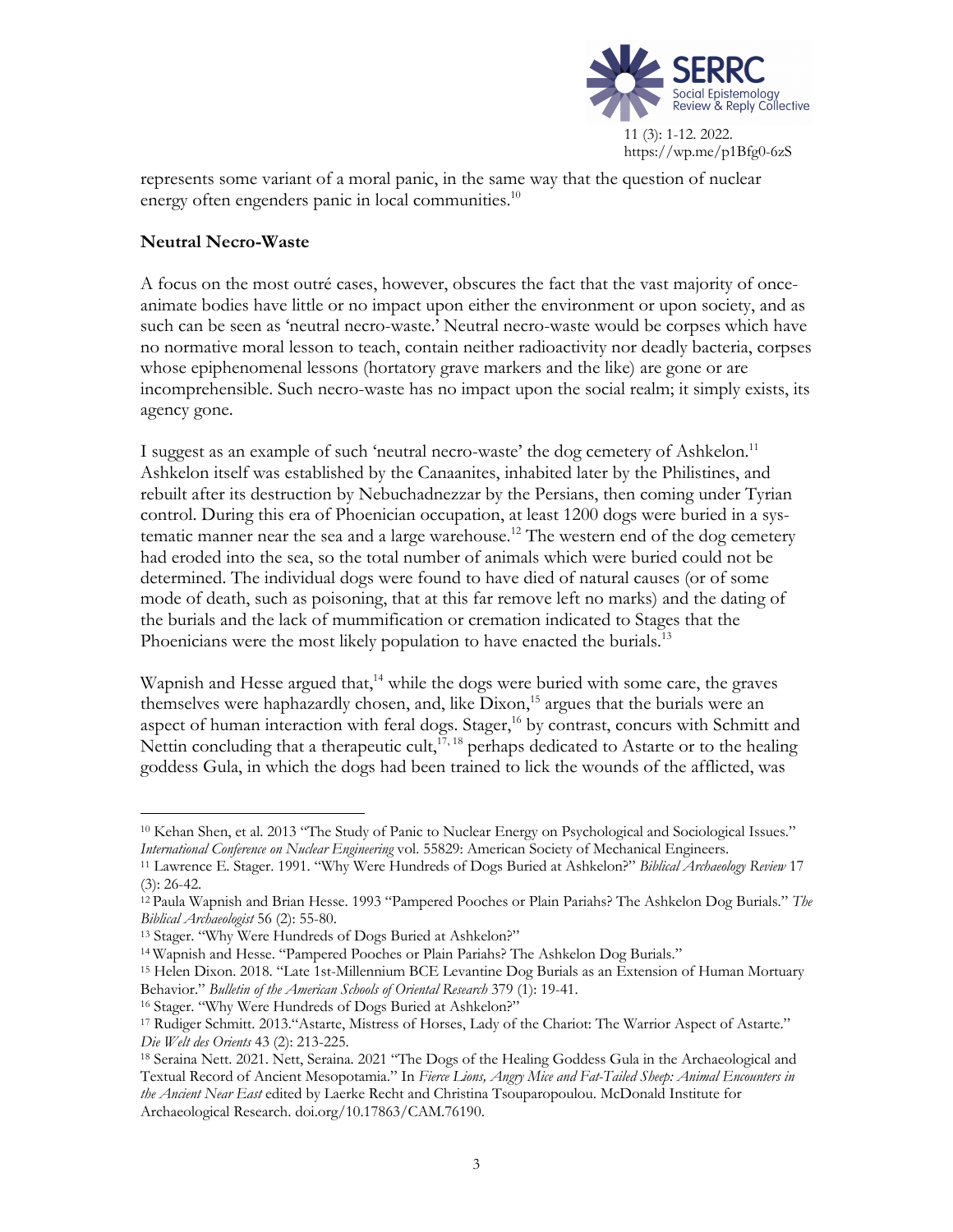the source of the canid population which gave rise to the burials. Smithinstead contends that the dogs were raised for sale for the hunt throughout the extensive trade routes of the Phoenicians.<sup>19</sup> At this point, barring the location of further archaeological data, we can draw no further conclusions.

What we *can* say, though, is that the dog cadavers in the canid cemetery at Ashkelon are neutral necro-waste. Outside a small circle of scholars, the remains are almost entirely unknown; the cult or business that buried them is long gone, and now indecipherable. We might, and as scholars have, speculate as to the reasons for the burials, but it seems safe to say that at this point in time they have little social or affective impact. They are, at this point, neutral.

### **Beneficial Necro-Waste**

We might consider that necro-waste, being a social artifact, could be put to beneficent uses. Consider, for example a recent trip that I took with my partner throughout the midwest United States. The trip involved a drive of about twenty-five hundred miles total, and so to break the tedium we visited historic sites of interest along the way. Some of these were recommended by friends, some appeared on tourist sites, and some were of personal interest. The sites included Springfield Illinois (the law offices, home, and burial site of Abraham Lincoln, the US president who abolished slavery); the grave and monument to Mother Jones (the union organizer and founder of the International Workers of the World), which is located among the graves of the miners who died in the 1898 labor Battle of Virden; the CANDLES Holocaust Museum in Terre Haute, Indiana, and the nearby home of Eugene V. Debs, American socialist and unionist.

All of this sounds perfectly normal, I suppose, and I imagine it paints my partner and me as old-school Jewish liberals. But what it is, like so much tourism (going to the Louvre to see the sarcophagi and mummies of the Pharaohs, going to St. Denis or the Invalides or the Pantheon in Paris) is what we might call *necro-tourism*. So, I suppose, is my hunt for my ninthgreat-grandfather's burial site in Barbados, whence he fled during the Inquisition. I don't think my wish to say Kaddish over his grave would count as 'dark tourism',<sup>20</sup> with its implications of both ghoulishness and of the brutish mechanisms of supply and demand;<sup>21</sup> but it certainly would fall under the rubric of 'necro-tourism': tourism motivated by death and the epiphenomena thereunto. 'Dark tourism',<sup>22</sup> such as traveling to the grave of Lee Harvey Oswald and the entire phenomenon of assassination tourism would fall under the

<sup>19</sup> Anne Marie Smith. 2015. "The Ashkelon Dog Cemetery Conundrum." *Journal for Semitics* 24 (1): 93-108. <sup>20</sup> Philip R. Stone. 2006. "A Dark Tourism Spectrum: Towards a Typology of Death and Macabre Related

Tourist Sites, Attractions and Exhibitions." *Tourism: An International Interdisciplinary Journal* 54 (2): 145-160.

<sup>21</sup>Anna Farmaki. 2013. "Dark Tourism Revisited: A Supply/Demand Conceptualization." *International Journal of Culture, Tourism and Hospitality Research*. 7 (3): 281-292

<sup>22</sup> Stone. "A Dark Tourism Spectrum: Towards a Typology of Death and Macabre Related Tourist Sites, Attractions And Exhibitions."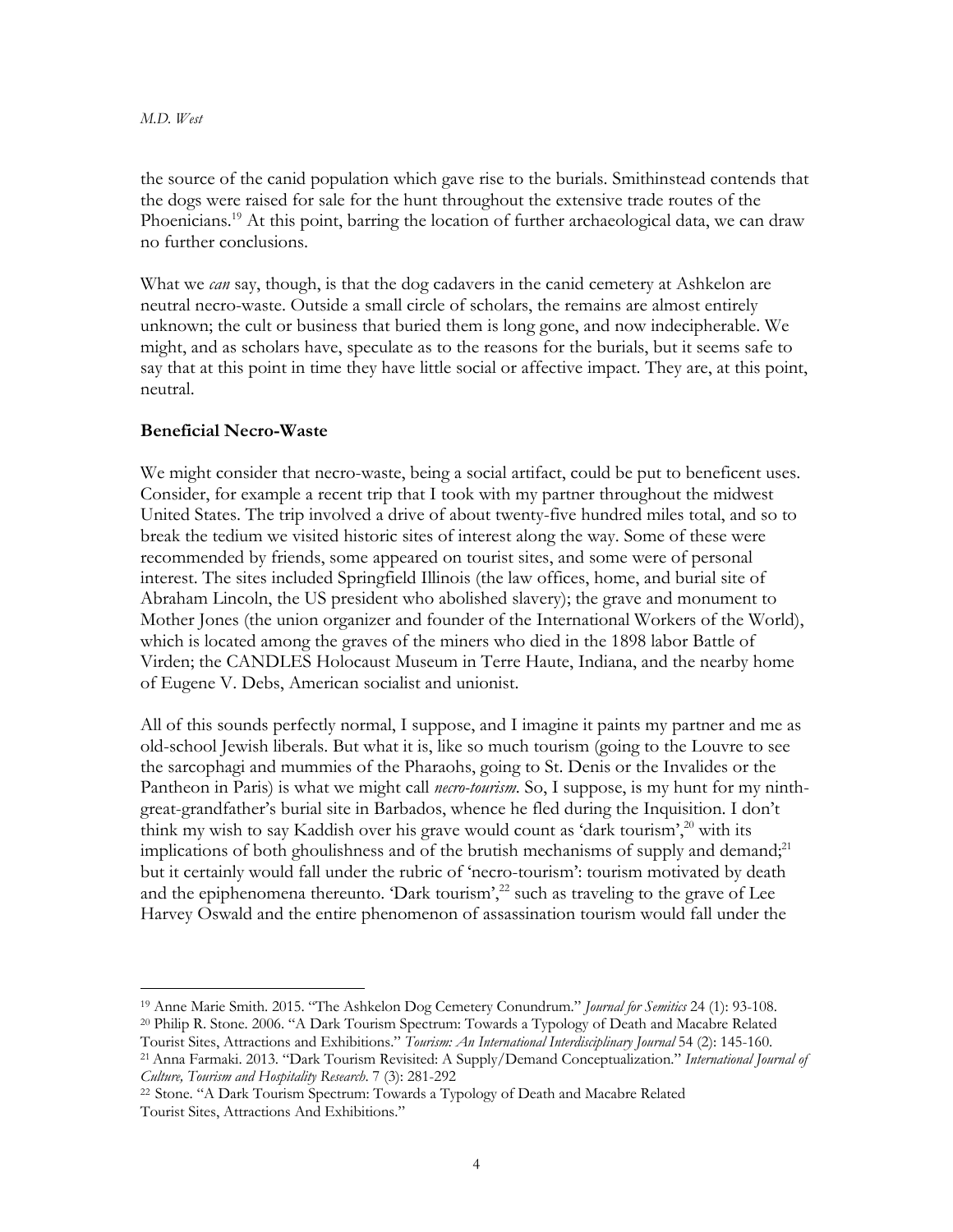

broader rubric of necro-tourism;<sup>23</sup> and so would, I suppose, heritage travel of a variety of sorts.<sup>24</sup>

What I mean to suggest by describing a trip which involves seeing the burial site of a revered labor leader is that not all necro-tourism is for ghoulish purposes; some necro- waste inspires not morbid thoughts, but thoughts which we might well construe as socially beneficial. Clearly, having discussed difficult and neutral corpses, what might we define as the 'beneficial dead'? Following the outline provided by Robins and Smith for the difficult dead, we might (attempting to follow the language of Robins and Smith closely) propose the following:

The 'beneficial dead' might be understood as deceased individuals whose acts while living define them as an exemplary human, a person whose life was intertwined with sacredness; their remains are (like those of the 'difficult dead') difficult to classify alongside other sets of human remains. They must be kept distinct from these as an 'other', a status that stems from their actions which reinforce moral codes, and thus, the remains of the beneficial dead and their epiphenomenon (gravesites, grave markers, etc.) are labelled and handled as identifiably different to those of other human beings.

An example of the 'beneficial dead' might be St. Margaret of Cortona. Born in Laviano in Tuscany in 1247, Margaret's father remarried after her mother died, and her step-mother is reported by her hagiographer, Iunctae Bevegnatis, to have been cold and distant. As a result, Bevegnatis reports, Margaret came to live without marriage to a young cavalier, who promised to marry her but failed to do so. Her lover died, and Margaret turned to the Franciscans. After many struggles with temptaton during a three-year probationary period, Margaret became a tertiate of the Franciscans, and lived a life of asceticism and piety; her faith was such that she was rewarded with visions of Jesus. Margaret prevailed upon the city of Cortona to build a hospital for mendicants, and she instituted an order of tertiates in that city. She shamed Bishop Gugliemo Ubertini Pazzi for the lavish lifestyle he enjoyed as bishop of the diocese in which Cortona was situated. Upon her death she was beatified, and was made a saint in 1728. <sup>25</sup> Her hagiographer, Bevegnatis, appears to have based his narrative on a set of *laude* from the Confraternity of Santa Maria delle laude in Cortona.<sup>26</sup>

Doyno details the complexities of the relations Margaret had with the Franciscan

<sup>23</sup> Malcolm Foley and J. John Lennon. 1996. "JFK and Dark Tourism: AFascination with Assassination." *International Journal of Heritage Studies* 2 (4): 198-211.

<sup>24</sup> Yaniv Poria, Richard Butler, and David Airey. 2003. "The Core of Heritage Tourism." *Annals of Tourism Research* 30 (1): 238-254.

<sup>25</sup> Fortunato Iozzelli, et al. 1997. *Iunctae Bevegnatis Legenda de Vita et Miraculis Beatae Margaritae de Cortona*. Grottaferrata: Editiones Collegii san Bonaventurae ad Claras Aquas.

<sup>26</sup> Mattia Zangari. 2019. "Saint Margaret of Cortona (1247-1297) and the Laudario of the Confraternity of Santa Maria delle Laude in Cortona." *Confraternitas* 30 (1–2): 44–56.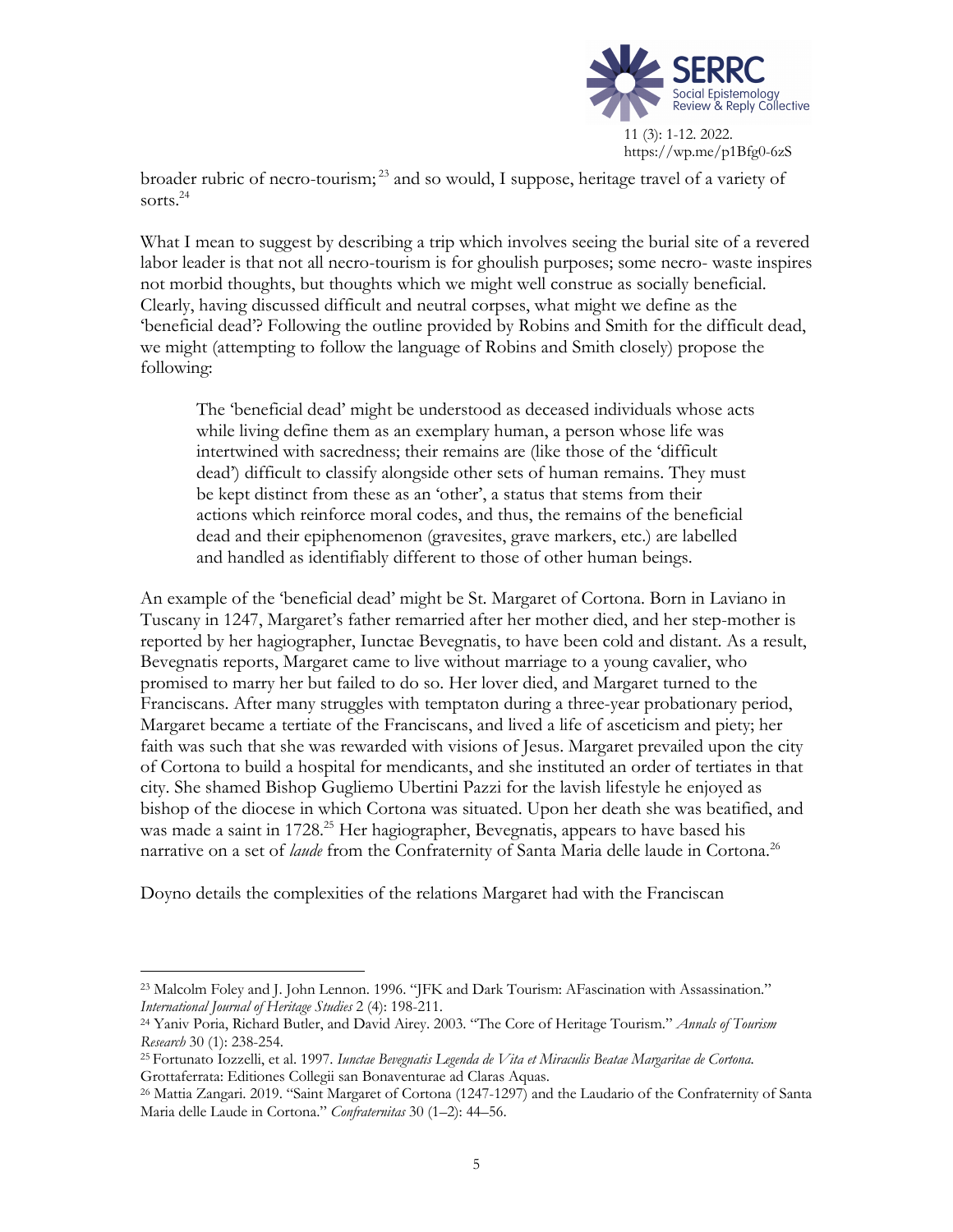order,<sup>27</sup> which are elided in sources such as Leopold de Cherance,<sup>28</sup> which are more intended to present Margaret as a holy individual worthy of imitation. What we can say with some certainty of Margaret's remains is that they became the center of reputed miracles in the 1300s, and San Basilio, the church where the beatified Margaret was buried was rebuilt and renamed Santa Margherita. A marble funerary monument was constructed behind the high altar in which Margherita's remains were (and are) displayed, allegedly incorruptible; and a now-gone fresco cycle by Ambrogio and Pietro Lorenzetti depicting events in her life complemented a smaller panel by an unknown artist. The purpose of such display, characteristic of such confraternities in thirteenth-century central Italy, is the veneration of the iconography of the sufferings of Christ,<sup>29</sup> and of Margaret herself as a desexualized woman who could be venerated as a 'second' Mary Magdalenewithin a generalized model of social control of behavior or as a model penitent, $30,31$  depending on the perspective of the viewer.

#### **Necro-Waste and Agency**

Traditionally, an agent "is one who acts voluntarily, consciously and intentionally," as Khazaei has argued.<sup>32</sup> But the consideration of 'necro-waste' seems to me to be better served by a broader conceptualization of agency; as Dennett suggests in his example of the thermostat,<sup>33</sup> one can construe an inanimate object as having intentions or internal states or agency in ways which are useful; in particular, some objects might best be seen as having what Dennett calls 'derived intentionality:'

Consider an encyclopedia. It has derived intentionality. It contains information, but only insofar as it is a device designed and intended for our use. If we "automate" it on a computer, and equip it with a natural- languageprocessing front end so that it "answers" our questions it is still just a tool, and whatever meaning or aboutness we vest in it is still derived. A chessplaying computer has slightly more autonomy (since it is designed to try to defeat us), but still—according to this line of reasoning—since it is our tool or toy, its intentionality is just derived.34

<sup>27</sup> Mary Harvey Doyno. 2015. "The Creation of a Franciscan Lay Saint: Margaret of Cortona and her *Legenda." Past & Present* 228 (1): 57-91.

<sup>28</sup> Father Leopold de Cherance, et al. 1888. *Sainte Marguerite de Cortone, 1247-1297*. E. Plon, Nourrit et Cie.

<sup>29</sup> Zangari. "Saint Margaret of Cortona (1247-1297) and the Laudario of the Confraternity of Santa Maria delle Laude in Cortona."

<sup>30</sup> Alyssa Perez. 2007. "Margaret of Cortona: The Second Mary Magdalene, A Model for the Sexual Female Rendered Sexless." Ph.D. dissertation, Department of Religion, Haverford College.

<sup>31</sup> Alison More. 2012. " 'Plantula Francisci, Plantula Mei': Margaret of Cortona as a Model Penitent." In *Her Bright Merits: Essays Honoring Ingrid J. Peterson, OSF*, edited by Mary Meany and Felicity Dorsett, 157-172. St. Bonaventure, NY: Franciscan Institute Press.

<sup>32</sup> Zahra Khazaei. 2019. "Agency and Virtues." *Journal of Philosophical Theological Research* 21 (3): 119-140

<sup>&</sup>lt;sup>33</sup> Daniel C. Dennett. 1987. *The Intentional Stance*. MIT Press, 29-32.<br><sup>34</sup> Daniel C. Dennett. 1988. "Precis of the Intentional Stance." Behavioral and Brain Sciences 11 (3): 503.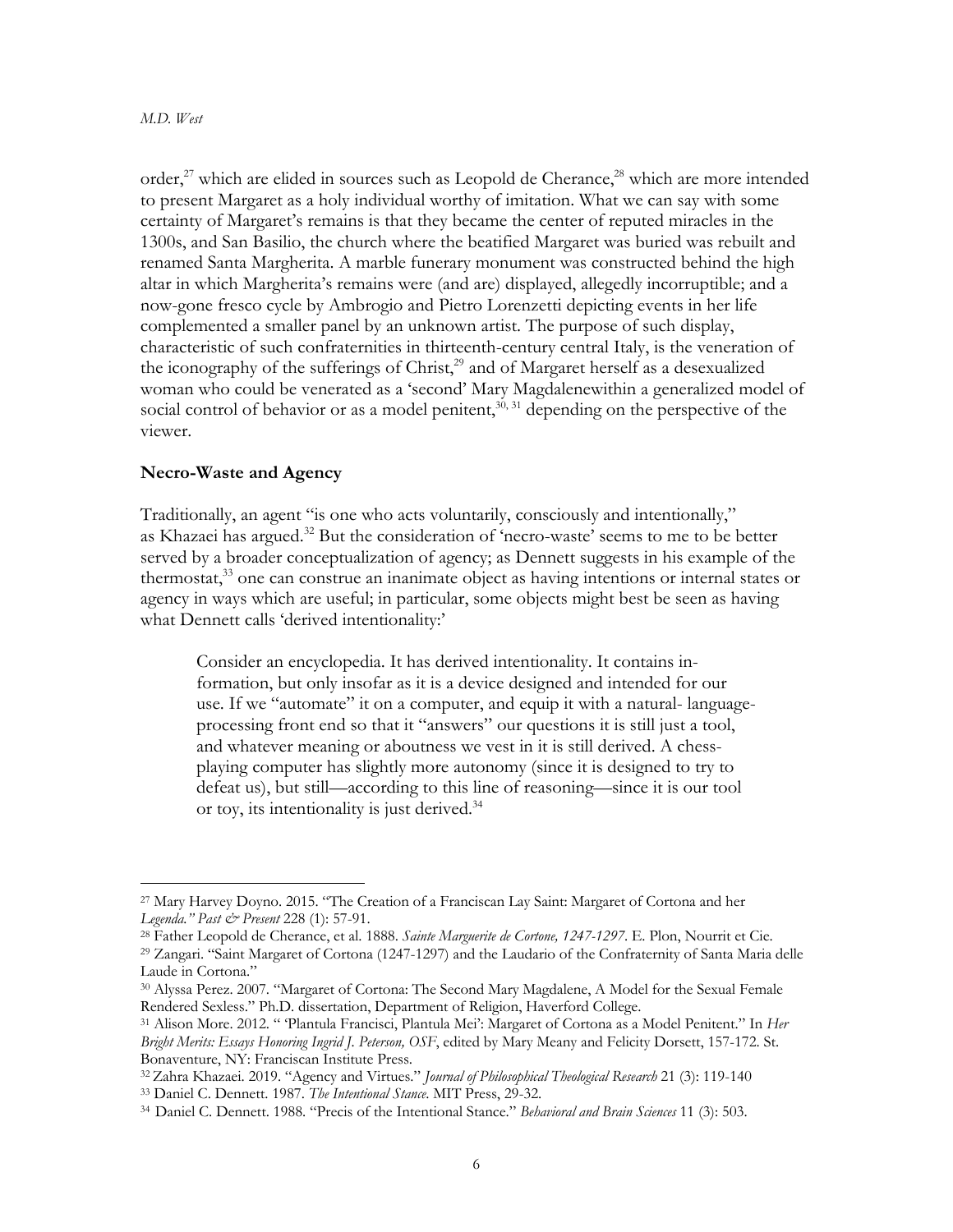

In "A Gradualist Metaphysics of Agency," Aguilar and Buckareff propose an account of agency in which causal power,<sup>35</sup> rather than some future-oriented mental state, is the primary attribute necessary for agency. Aguilar and Buckareff describe agency as existing on a continuum from quasi-agency to full-blown agency, with quasi-agents, as entities which possess causal powers, whilst an agent *per se* possesses intentional mental states as well as causal powers. To this, rational agents add to these conditions add the human capability of responding to normative forces.36

Corpses, then, are quasi-agents. Some, like the remains of Maimonides or Saint Margaret, have a social 'derived intentionality'; here, I speak of 'derived intentionality in the sense that Dennett uses the phrase. There is no information intrinsically present causally *in* the remains themselves; rather, the remains have been socially *endowed* with sanctity, and hence those remains receive special treatment. Some, like the remains of Lee Harvey Oswald or Ian Brady, have been socially defined as 'toxic', leading to toxic social ramifications which inhere in the disposition of the remains.<sup>37</sup>

Other corpses, however, are quasi-agents with a 'derived intentionality' which is not social, but rather derives for the actual material content of the corpse. The individual whose remains are contaminated with radioactive materials pursuant to therapy for cancer or due to processes in embalming has (most likely)<sup>38, 39</sup> committed no act leading either to sanctity or to notoriety; but their remains are nonetheless perceived as toxic.<sup>40</sup> We might similarly construe the corpses of non-royal individuals in the royal cemetery of Ur as of value due to the gold with which they were buried,<sup>41</sup> although the argument could certainly be made that their cultural and historical value of such remains far exceeds that of any metals with which they were buried.

#### **Conclusions**

Gille, in her discussion of Hird, $42$  says that "[t]o know waste is to make this indeterminate object determinate," and argues that what is needed is more, not less, determinacy about

Activity Radiopharmaceutical Treatment."

<sup>35</sup> Jesus H. Aguilar and Andrei Buckareff. 2015 "A Gradualist Metaphysics of Agency." In *Agency, Freedom, and Moral Responsibility* edited by Andrei Buckareff, Carloa Moya, and Sergi Rossell, 30-43. Springer.

<sup>36</sup> Jesus H. Aguilar and Andrei A. Buckareff . 2022. "Agency and Causation." In *The Routledge Handbook of Philosophy of Agency*, edited by Luca Ferrero, 27-36. Routledge.

<sup>37</sup> Daniel Robins. 2017. "Toxic Necro-Waste." *Social Epistemology Review and Reply Collective* 6 (10): 39-42. <sup>38</sup> Gillanders, Woods, and Jarritt. "Radiation Protection Implications of a Patient's Death Shortly after High

<sup>39</sup> Philip R. Olson. 2016 "Knowing 'Necro-Waste'." *Social Epistemology* 30 (3): 326-345.

<sup>40</sup> Nabil Azar Khouri. 2012. "Management of Chemical Health Hazard Fumes Emitted During and after Embalming Procedure and Its Impact on Medical Students and Embalmers." *Civil and Environmental Research* 2: 32-41.

<sup>41</sup> Aubrey Baadsgaard, Janet Monge, Samantha Cox, and Richard L Zettler. 2011. "Human Sacrifice and Intentional Corpse Preservation in the Royal Cemetery of Ur." *Antiquity* 85 (27): 27-42.

<sup>42</sup> Myra J. Hird. 2012. "Knowing Waste: Towards an Inhuman Epistemology." *Social Epistemology* 26 (3-4): 453- 469.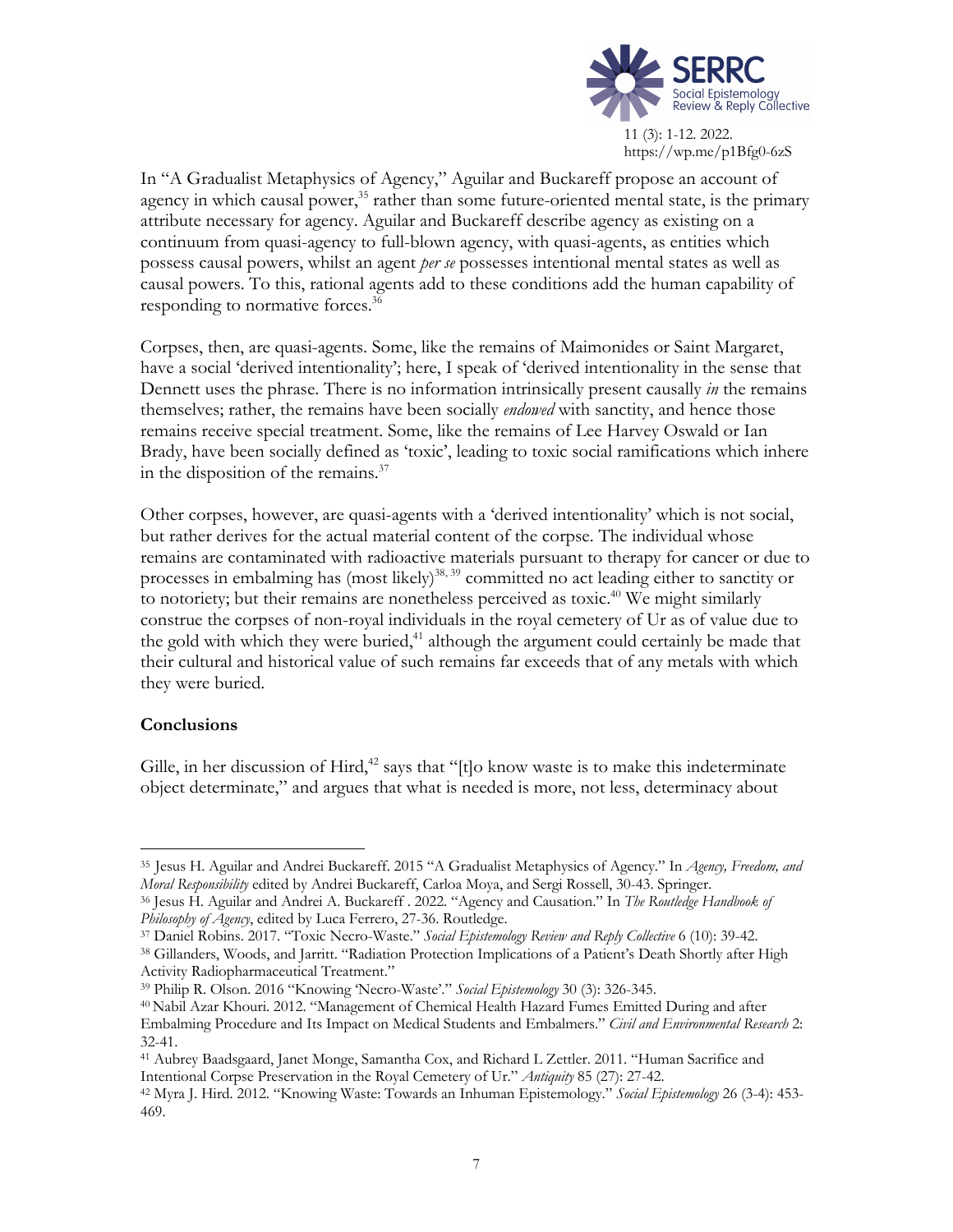necro-waste.43 The question of what we mean, specifically, when we talk about the *social meanings* of human remains, animal remains, and the like, are of importance. The corpses themselves, with only a few exceptions, are indeed waste (in the sense that their one-time owners no longer need them). What the corpses represent for those who are still living is indeed a social matter, and deserving of our continued interest. Considering the manner in which corpses seem to instigate panic (the perceived risk of moral hazard from the corpses of the notorious, the perceived risk of embalming fluids on the environment, the perceived harm from minute amounts of radiation, the perceived moral risk of 'dark tourism'), it may be that the most pertinent way to consider necro-waste is within what Miller calls the 'society of moral panic'. 44

Regardless, there can be no question that the topic of necro-waste, as Hird suggests,<sup>45</sup> opens numerous avenues for inquiry and consideration. I think that the authors cited here have offered interesting, and in some cases provocative, ideas concerning necro-waste. I would propose another following Sneddon;<sup>46</sup> we ourselves are on our way to becoming necrowaste, and we (one hopes) will leave behind directives for the disposition of our own necrowaste.

By considering the *memento mori* which is, or at least ought to be, an aspect of thought concerning necro-waste, and thus determining how the disposal of our own remains might best fulfill our responsibilities to the environment and society, we can avoid what Ernest Becker described as the 'thanatophobia' of modern society in its futile longing for eternal life through 'superfoods',<sup>47</sup> illusory robo-technologies, and the like.<sup>48</sup> The idea in much transhumanist writing that the utopian solutions of infinite space, life-span, and resources through technical advances would obviate political problems does more than create a utopia; the quest for such immortality changes the human experience in a manner which would makes of us something *yet more modern*, as Blumemberg suggests, the most critical characteristic of modernity is the Spinozan abandonment of any dependence upon a deity and the act of taking upon ones' self the task of creating immortality by the preservation of the body.49 This insistence upon self-preservation is the body through various 'selfimprovement' schemes and technology is part of the never-ending critique of the

<sup>43</sup> Zsuzsa Gille. 2013. "Is There an Emancipatory Ontology of Matter? A Response to Myra Hird," *Social Epistemology Review and Reply Collective* 2 (4): 1, 6.

<sup>44</sup> Toby Miller. 2006. "A Risk Society of Moral Panic: The US in the Twenty-First Century." *Cultural Politics 2* (3): 299-318.

<sup>45</sup> Myra J. Hird 2017. "Planetary Messmates: Engaging with Elizabeth Mazzolini and Philip Olson on the Topic of Waste." *Social Epistemology Review and Reply Collective* 2 (10): 52-57.

<sup>46</sup> Karen J. Sneddon. 2014. "Memento Mori: Death and Wills." *Wyoming Law Review* 14: 211.

<sup>47</sup> Ernest Becker. 1997. *The Denial of Death*. Simon / Schuster.

<sup>48</sup> Quer. "Fear of Death as the Foundation of Modern Political Philosophy and Its Overcoming by Transhumanism."

<sup>49</sup> Hans Blumenberg. 1983 "Self-Preservation and Inertia: On the Constitution of Modern Rationality." In *Contemporary German Philosophy* Volume 3 edited by Darrel E. Christensen, Manfred Riedel, et al., 209-256. University Park: Pennsylvania State University Press.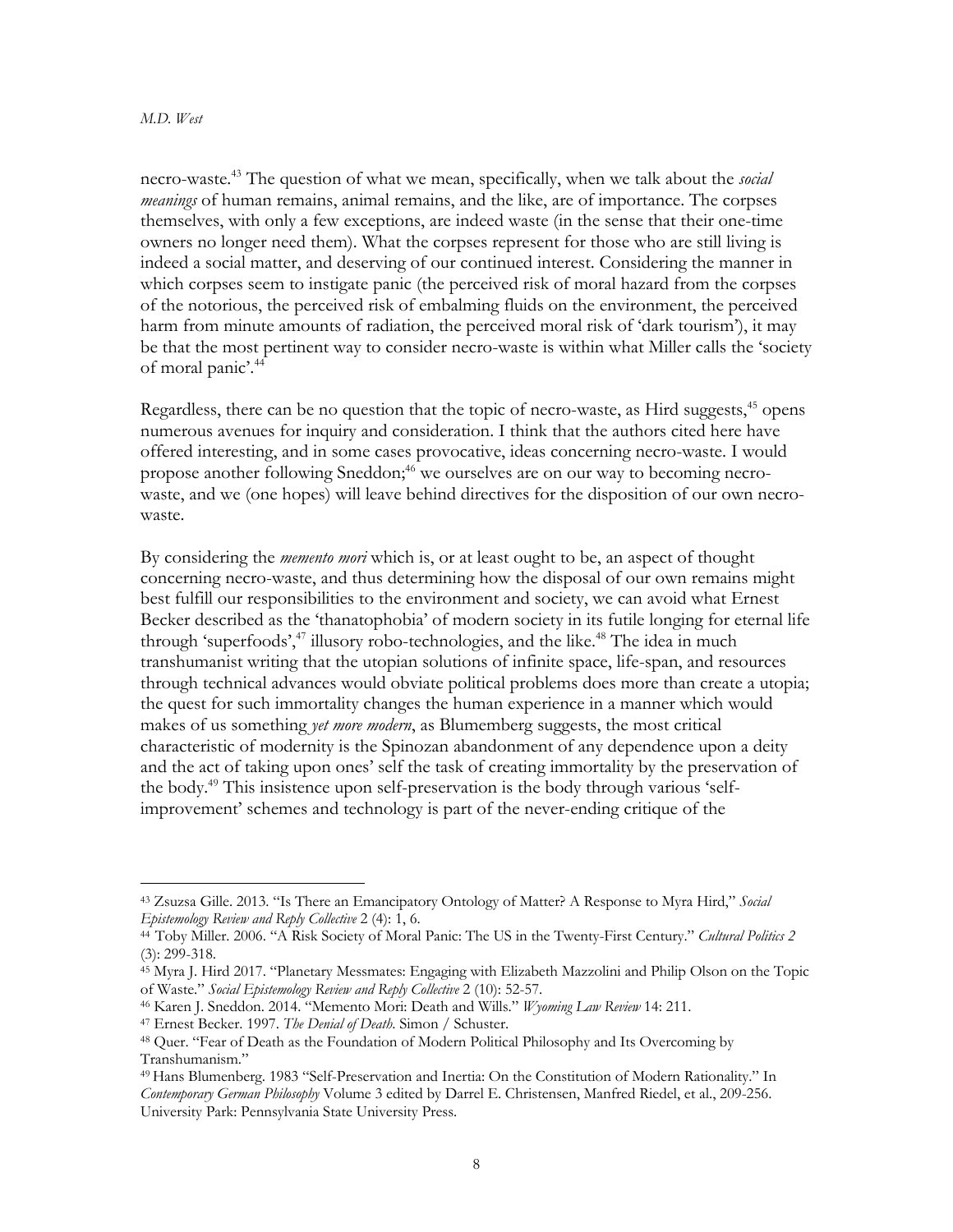

Enlightenment, which itself becomes myth, myth which Horkheimer and Adorno describe as taking the form of "animistic magic."50

As regards death, the telos of this myth is the religion of cryonics,<sup>51</sup> in which a few wealthy individuals (including Ted Williams, the US baseball player, and Dick Clair, the writer of the "Facts of Life" television series) believe that the future will hold technologies that will both enable the unfreezing and reanimating of their frozen corpses—and that their interesting lives will motivate the people of the future to do so. Cryonics is a fringe science, which is well beyond current capabilities, and the tissue destruction inherent in freezing is such that the technologies involved in recreating lost tissues would likely be able to recreate such tissues from DNA; as such, cryonics, like expensive spa treatments, health-food scams, and the like, is yet another aspects of the Enlightenment's bourgeois concern for vitality and longevity,<sup>52</sup> and another aspect of a broader trend in which a broadening of the impact of global capitalism is taken as a transformation from 'modernity' to 'postmodernity.' 53

A likely outcome is that the frozen corpses of the wealthy, stored here and there, will be like the Pyramid of Cestius near the Porta San Paolo in Rome, the tomb for Gaius Cestius of the Epulones religious corporation. Of Cestius, Thomas Hardy wrote in his *Rome: At the Pyramid of Cestius near the Graves of Shelley and Keats*:

Who, then, was Cestius, And what is he to me? Amid thick thoughts and memories multitudinous One thought alone brings he. I can recall no word Of anything he did.54

Regardless of the glittering promises held forth by the techno-wizards of the day, we will die, and most likely we will be forgotten as Gaius Cestius. Perhaps in attending to our own eventual status as necro-waste, we can avoid becoming among the 'difficult dead.'

## **References**

Aguilar, Jesus H. and Andrei A Buckareff. 2022. "Agency and Causation." In *The Routledge Handbook of Philosophy of Agency*, edited by Luca Ferrero, 27-36. Routledge.

Aguilar, Jesus H. and Andrei Buckareff. 2015. "A Gradualist Metaphysics of Agency." In *Agency, Freedom, and Moral Responsibility* edited by Andrei Buckareff, Carloa Moya, and Sergi Rossell, 30-43. Springer.

<sup>50</sup> Peter M.R. Stirk. 1992. *Max Horkheimer: A New Interpretation*. Rowman & Littlefield.

<sup>51</sup> Simon Dein. 2021. "Cryonics: Science or Religion." *Journal of Religion and Health* 1-13. doi: 10.1007/s10943- 020-01166-6.

<sup>52</sup> Michael Hendricks. 2015. "The False Science of Cryonics." *MIT Technology Review* September 15.

<sup>53</sup> Ellen Meiksins Wood. 1997 "Modernity, Postmodernity or Capitalism?" *Review of International Political Economy* 4 (3): 539-560.

<sup>54</sup> Thomas Hardy and James Gibson. 2001. *Thomas Hardy: The Complete Poems*. Springer.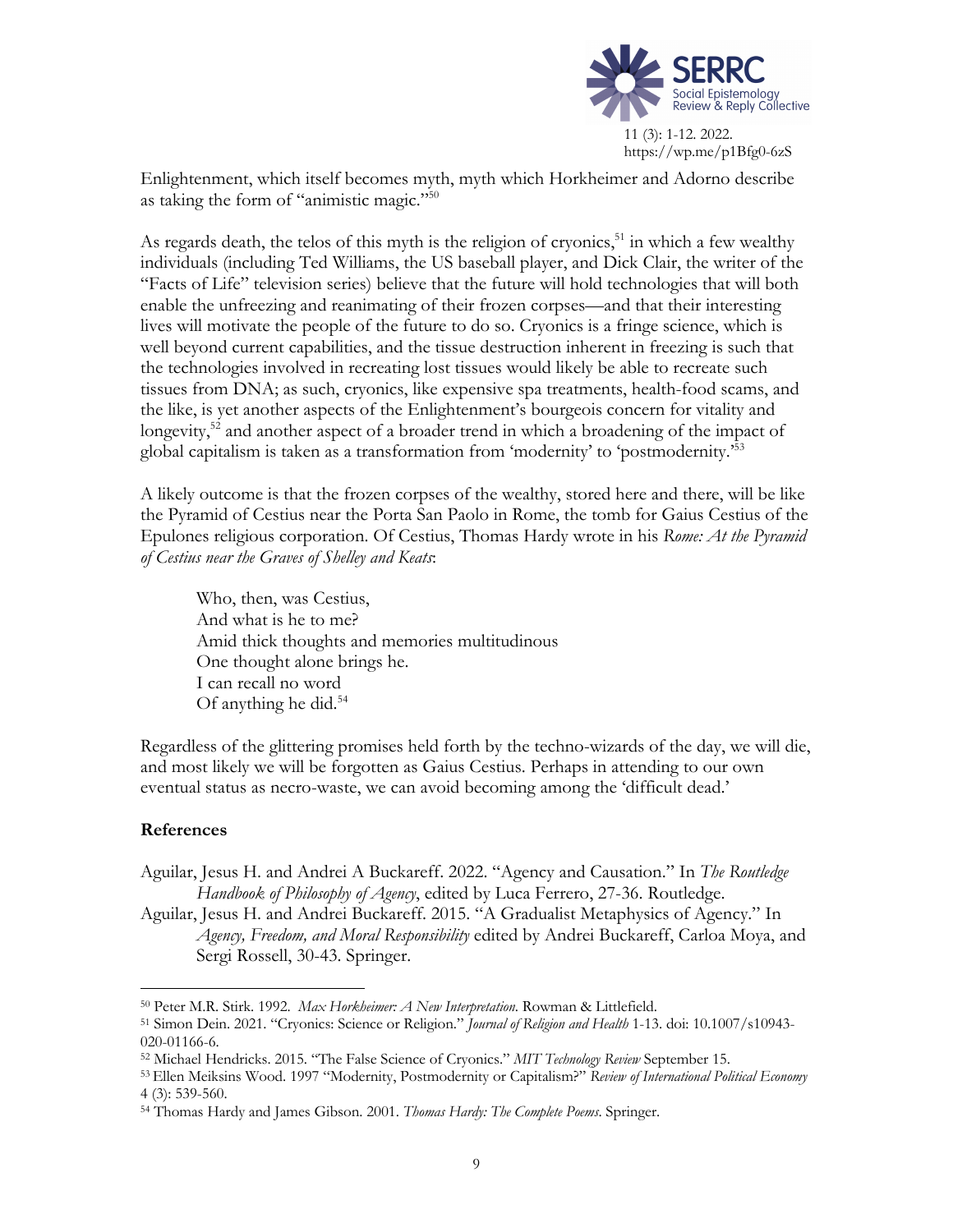- Baadsgaard, Aubrey, Janet Monge, Samantha Cox, and Richard L Zettler. "Human Sacrifice and Intentional Corpse Preservation in the Royal Cemetery of Ur." *Antiquity* 85 (27): 27-42.
- Becker, Ernest. 1997 *The Denial of Death*. Simon / Schuster, 1997.
- Blumenberg, Hans. 1983 "Self-Preservation and Inertia: On the Constitution of Modern Rationality." In *Contemporary German Philosophy* Volume 3 edited by Darrel E. Christensen, Manfred Riedel, et al., 209-256. University Park: Pennsylvania State University Press.
- Cherance, Father Leopold de, et al. 1888. *Sainte Marguerite de Cortone, 1247-1297.* E. Plon, Nourrit et Cie.
- Simon Dein. 2021. "Cryonics: Science or Religion." *Journal of Religion and Health* 1-13. doi: 10.1007/s10943-020-01166-6.
- Dennett, Daniel C. 1988. "Precis of the Intentional Stance." *Behavioral and Brain Sciences* 11 (3): 495-505.
- Dennett, Daniel C. 1987. *The Intentional Stance.* MIT Press.
- Dixon, Helen. 2018. "Late 1st-Millennium BCE Levantine Dog Burials as an Extension of Human Mortuary Behavior." *Bulletin of the American Schools of Oriental Research* 379 (1): 19-41.
- Douglas, Jack and Billy Sexton. 2015. "After a Half Century, Lee Harvey Oswald's Casket Gets a Final Resting Place." January. https://dfw.cbslocal.com/2015/01/30/after-ahalf-century-lee-harvey-oswalds-casket-gets-a-final-resting-place/.
- Doyno, Mary Harvey. 2015. "The Creation of a Franciscan Lay Saint: Margaret of Cortona and Her *Legenda*." *Past & Present* 228 (1): 57-91.
- Farmaki, Anna. 2013. "Dark Tourism Revisited: A Supply/Demand Conceptualization." *International Journal of Culture, Tourism and Hospitality Research* 7 (3): 281-292.
- Foley, Malcolm, and J. John Lennon. 1996 "JFK and Dark Tourism: A Fascination with Assassination." *International Journal of Heritage Studies* 2 (4): 198-211.
- Gillanders, J.A., S.D. Woods, and P.H. Jarritt. 2003. "Radiation Protection Implications of a Patient's Death Shortly after High Activity Radiopharmaceutical Treatment." *Nuclear Medicine Communications* 24 (3): 341.
- Gille, Zsuzsa. 2013. "Is There an Emancipatory Ontology of Matter? A Response to Myra Hird." *Social Epistemology Review and Reply Collective* 2 (4): 1-6.
- Gowing, Russell F. and Egilda DeAmicis. 1954. "Suggested Procedure for Performance of Autopsies on Radioactive Cadavers." *New England Journal of Medicine* 251 (10): 380- 382.
- Hardy, Thomas and James Gibson. 2001. *Thomas Hardy: The Complete Poems*. Springer.
- Hendricks, Michael. 2015. "The False Science of Cryonics." *MIT Technology Review* September 15.
- Hird, Myra J. 2017. "Planetary Messmates: Engaging with Elizabeth Mazzolini and Philip Olson on the Topic of Waste." *Social Epistemology Review and Reply Collective* 2 (10): 52- 57.
- Hird, Myra J. 2012. "Knowing Waste: Towards an Inhuman Epistemology." *Social Epistemology* 26 (3-4): 453-469.
- Hossain, M.S. Sazzad, M. Jahangir Hossain, Emily S. Gurley, Kazi M.H. Ameen, Shahana Parveen, M. Saiful Islam, Labib I. Faruque, Goutam Podder, Sultana S. Banu,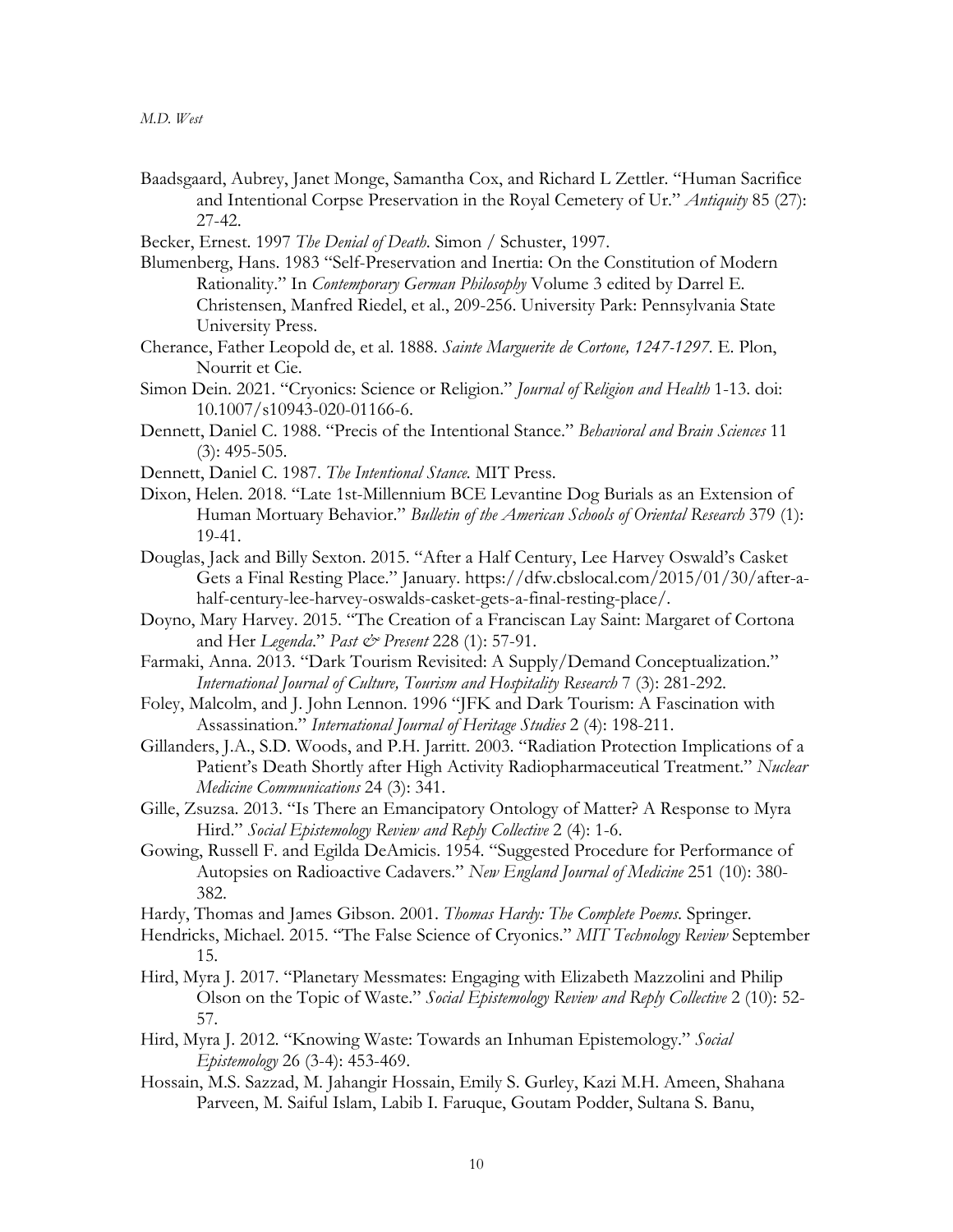

Michael K Lo, et al. 2013. "Nipah Virus Infection Outbreak with Nosocomial and Corpse-to-Human Transmission, Bangladesh." *Emerging Infectious Diseases* 19 (2): 210- 217.

- Iozzelli, Fortunato, et al. 1997. *Iunctae Bevegnatis Legenda de Vita et Miraculis Beatae Margaritae de Cortona*. Grottaferrata: Editiones Collegii san Bonaventurae ad Claras Aquas.
- Khazaei, Zahra. 2019. "Agency and Virtues." *Journal of Philosophical Theological Research* 21 (3): 119-140.
- Khouri, Nabil Azar. 2012. "Management of Chemical Health Hazard Fumes Emitted During and after Embalming Procedure and Its Impact on Medical Students and Embalmers." *Civil and Environmental Research* 2: 32-41.
- Miller, Toby. 2006. "A Risk Society of Moral Panic: The US in the Twenty-First Century." *Cultural politics* 2 (3): 299-318.
- More, Alison. 2012." 'Plantula Francisci, Plantula Mei': Margaret of Cortona as a Model Penitent." In *Her Bright Merits: Essays Honoring Ingrid J. Peterson, OSF* edited by Mary Meany and Felicity Dorsett, 157-172. St. Bonaventure, NY: Franciscan Institute Press.
- Nett, Seraina. 2021 "The Dogs of the Healing Goddess Gula in the Archaeological and Textual Record of Ancient Mesopotamia." In *Fierce Lions, Angry Mice and Fat-Tailed Sheep: Animal Encounters in the Ancient Near East* edited by Laerke Recht and Christina Tsouparopoulou. McDonald Institute for Archaeological Research. doi.org/10.17863/CAM.76190.
- Norton, Linda E, James A Cottone, Irvin M Sopher, and Vincent JM DiMaio. 1984. "The Exhumation and Identification of Lee Harvey Oswald." *Journal of Forensic Science* 29 (1): 19-38.
- Olson, Philip R. 2016. "Knowing 'Necro-Waste'." *Social Epistemology* 30 (3): 326-345.
- Perez, Alyssa. 2007. *Margaret of Cortona: The Second Mary Magdalene, A Model for the Sexual Female Rendered Sexless.* Ph.D. dissertation Department of Religion, Haverford College.
- Poria, Yaniv, Richard Butler, and David Airey. 2003. "The Core of Heritage Tourism." *Annals of Tourism Research* 30 (1): 238-254.
- Quer, Matías. 2020. "Fear of Death as the Foundation of Modern Political Philosophy and Its Overcoming by Transhumanism." *Postmodern Openings* 11 (4): 323-333. doi: 10.18662/po/11.4/238.
- Robins, Daniel. 2017. "Toxic Necro-Waste." *Social Epistemology Review and Reply Collective* 6  $(10): 39-42.$
- Robins, Daniel and Rosie Smith. 2021. "Hidden Labour in Funeral Directing: Providing Care to 'Difficult' Dead Bodies." *Mortality* 26 (1): 100-111.